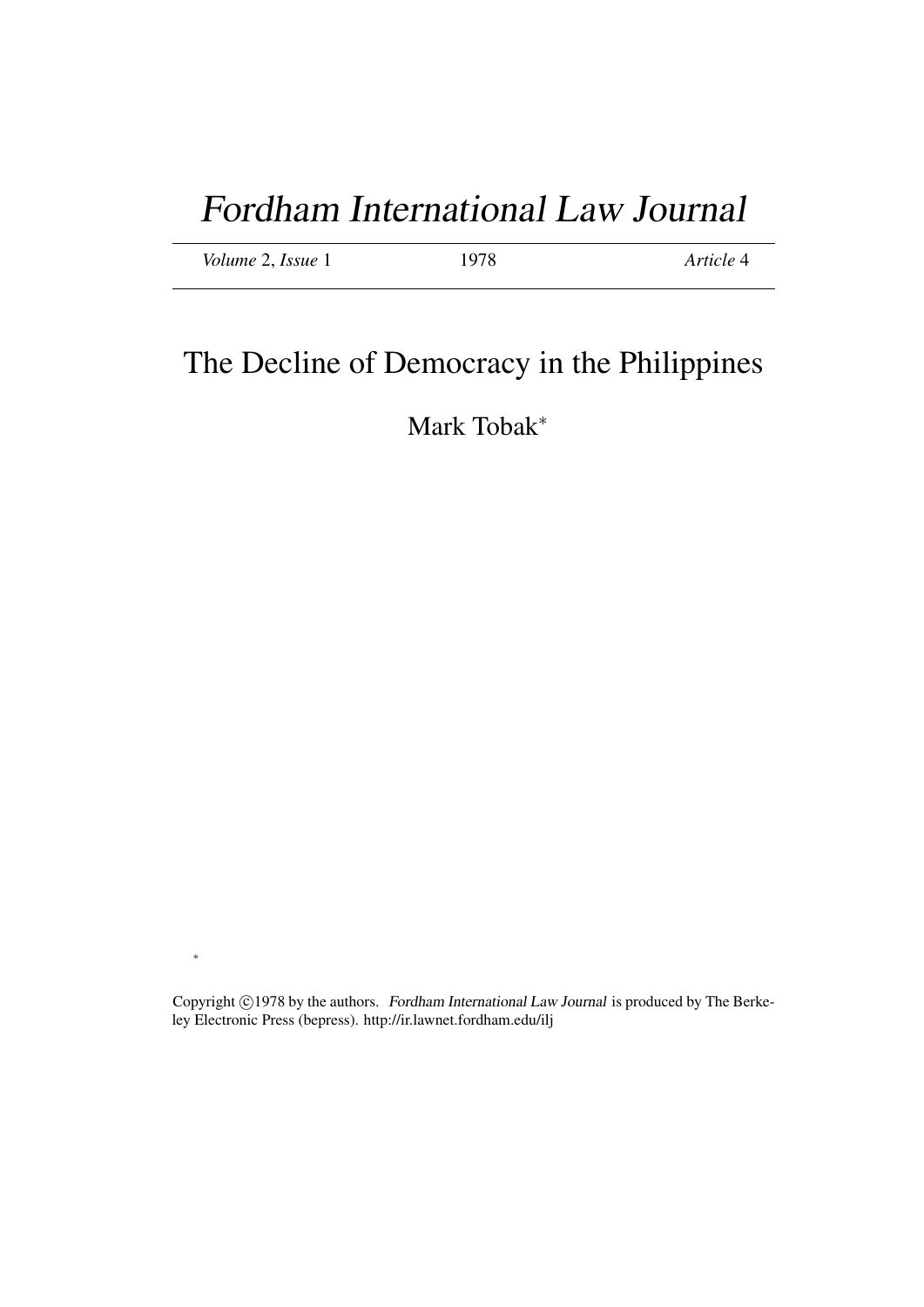## BOOK REVIEW

William **J.** Butler, John P. Humphrey, and G. E. Bisson, The Decline of Democracy in the Philippines, Geneva: International Commission of Jurists, 1977, Pp. viii, 97, \$4.00.

Ferdinand Marcos was twice elected President of the Philippines: in 1965, and again in 1969. His nomination for'a third term would have been barred under the Philippine Constitution, which prohibits a President serving more than eight consecutive years. In September 1972, fourteen months before his second and final term of office was due to expire, Marcos proclaimed Martial Law in the Philippines, for the announced purpose of suppressing Communist revolutionaries and Moslem secessionists.

In addition to strengthening national security, during the past seven years Marcos has established himself as a virtual dictator. He has suspended the Philippine Congress indefinitely. Ruling by Presidential fiat, with the complete loyalty and support of the military and police, his regime has all but extinguished democratic freedom. Newspapers and radio stations that would not conform have been shut down. Arbitrary arrest, interrogation, torture, and prolonged detention without trial are commonplace. Political opposition is repressed through fear and terror. President Marcos jailed his chief opponent, Senator Aquino, shortly after the proclamation of Martial Law. Two years ago Aquino's scheduled execution was halted only by an international protest.

The authors of this report have each made separate visits to the Philippines on behalf of the International Commission of Jurists. Despite its conclusory title, their report takes a balanced and scholarly route to its reluctant finding that the present Philippine government is employing its authority "to perpetuate the personal power of the President and his collaborators and to increase the power of the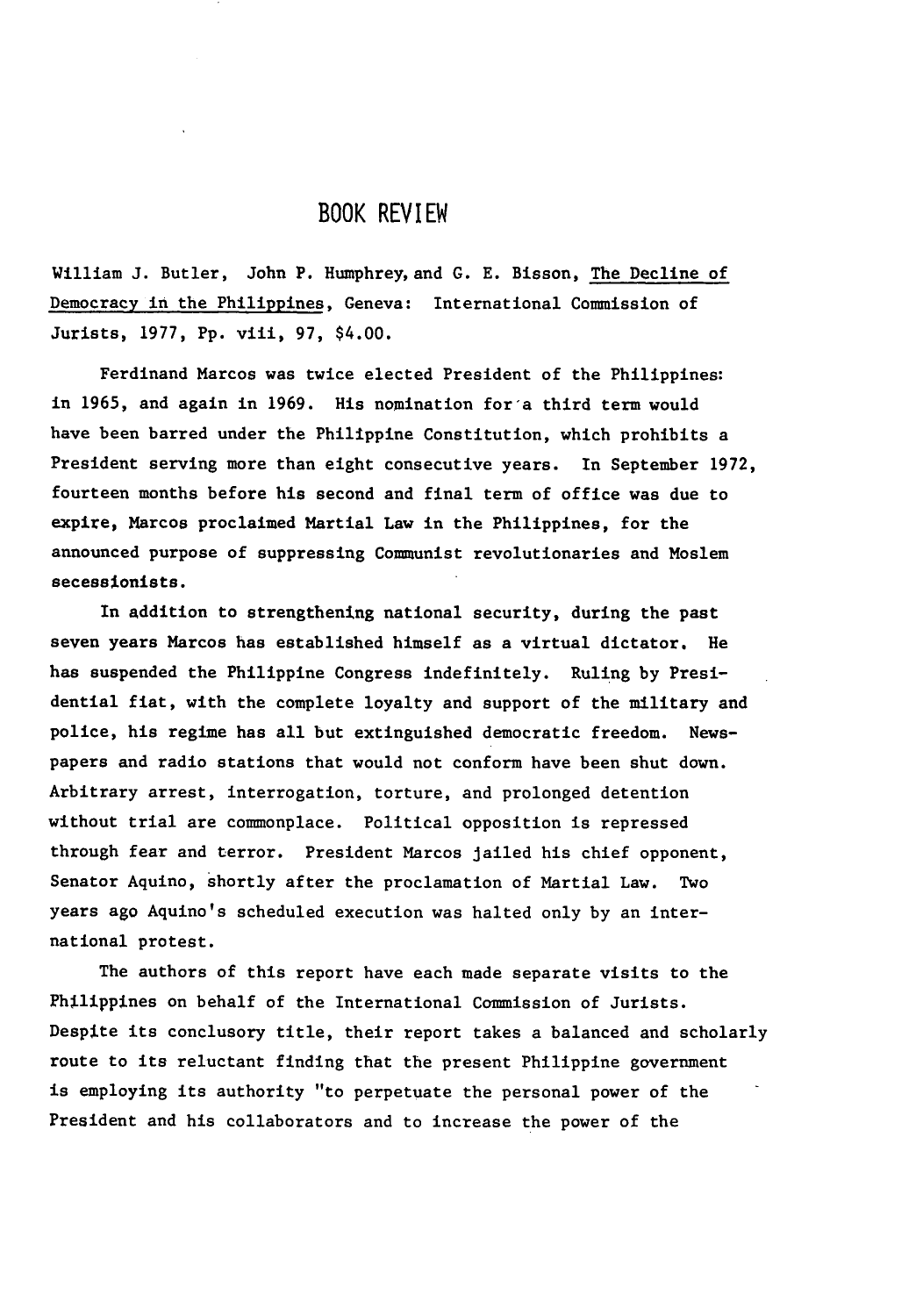military to control Philippine society."<sup>\*</sup> As attorneys, the authors emphasize the legal sleight of hand involved in Marcos' usurpation of power. The similarities between the Philippine governmental system and our own, upon which their system is modelled, lend an Orwellian ring to the dubious pronouncements of a hostage Supreme Court.

This legalistic approach, however, tends to minimize the human dimension of the Philippine tragedy. The authors, doubtless aware of this limitation, provide an appendix which effectively balances the work. A series of "subversive documents," employed as exhibits in support of mass indictments handed down by Philippine prosecutors, tellingly relate the plight of the Filipinos under Marcos' regime.

The text concludes respectfully urging the government of the Philippines to restore democracy, with detailed plans and recommendations. A mere plea has limited effect upon a police state, yet publication of its abuses to the international community may serve to create new pressures upon the present Philippine regime, and thereby aid in the reinstatement of democracy.

Mark Tobak

**\*** P. 46